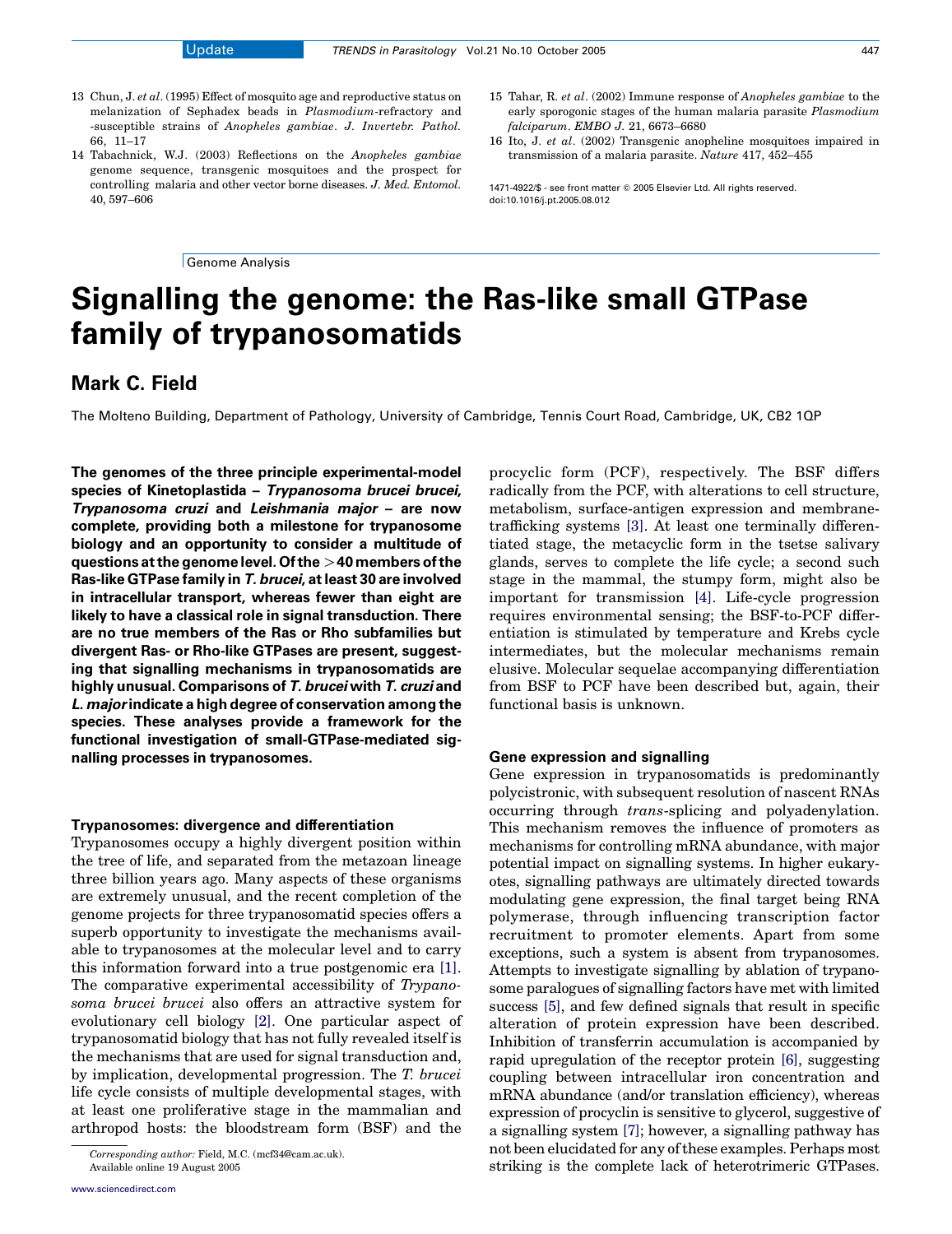<span id="page-1-0"></span>

Figure 1. Phylogenetic reconstruction of all small GTPases from Trypanosoma brucei brucei. Trypanosome proteins are shown in black, designated by their proposed systematic names, and non-trypanosomal proteins used to assign the gene families (from Homo sapiens, Saccharomyces cerevisiae, Caenorhabditis elegans, Arabidopsis thaliana and Mus musculus) are shown in grey. Gross Ras subfamily groupings are shown on the right. The reconstruction faithfully reproduces the small GTPase subfamilies, together with several unique and deeply divergent clades populated by trypanosome sequences. The genetic distance is shown as a line. Tree was generated with ClustalX and the neighbour-joining method, together with 10 000 bootstrap replicates. Highly similar trees were obtained using other methods, indicating that the tree is robust. (See supplementary material online for details of GeneDB accession numbers.)

Adenylate cyclase, the downstream target of several highereukaryote heterotrimeric GTPases, is fused directly to transmembrane receptors in trypanosomes, suggesting that GTPase-mediated receptor coupling is circumvented [\[8\]](#page-3-0). Overall, it seems that trypanosomatids might have evolved distinctive signalling systems.

## The small GTPase family of Trypanosoma brucei

The small GTPases are highly conserved and comprise several subfamilies that are responsible for mediating signal transduction (Ras, Rho and Cdc42), cytoskeletal control [Rho, Cdc42, Rac and ADP ribosylation factors (ARFs)] and transport processes (Rabs, Ran and ARF). All small GTPases interact with effector molecules that propel the GTPases through a cycle of GTP binding, hydrolysis and exchange. Despite the apparent functional discrimination that accompanies the sequence specificity inherent within subfamily groupings [\[9\]](#page-3-0), all of these molecules function as information transducers.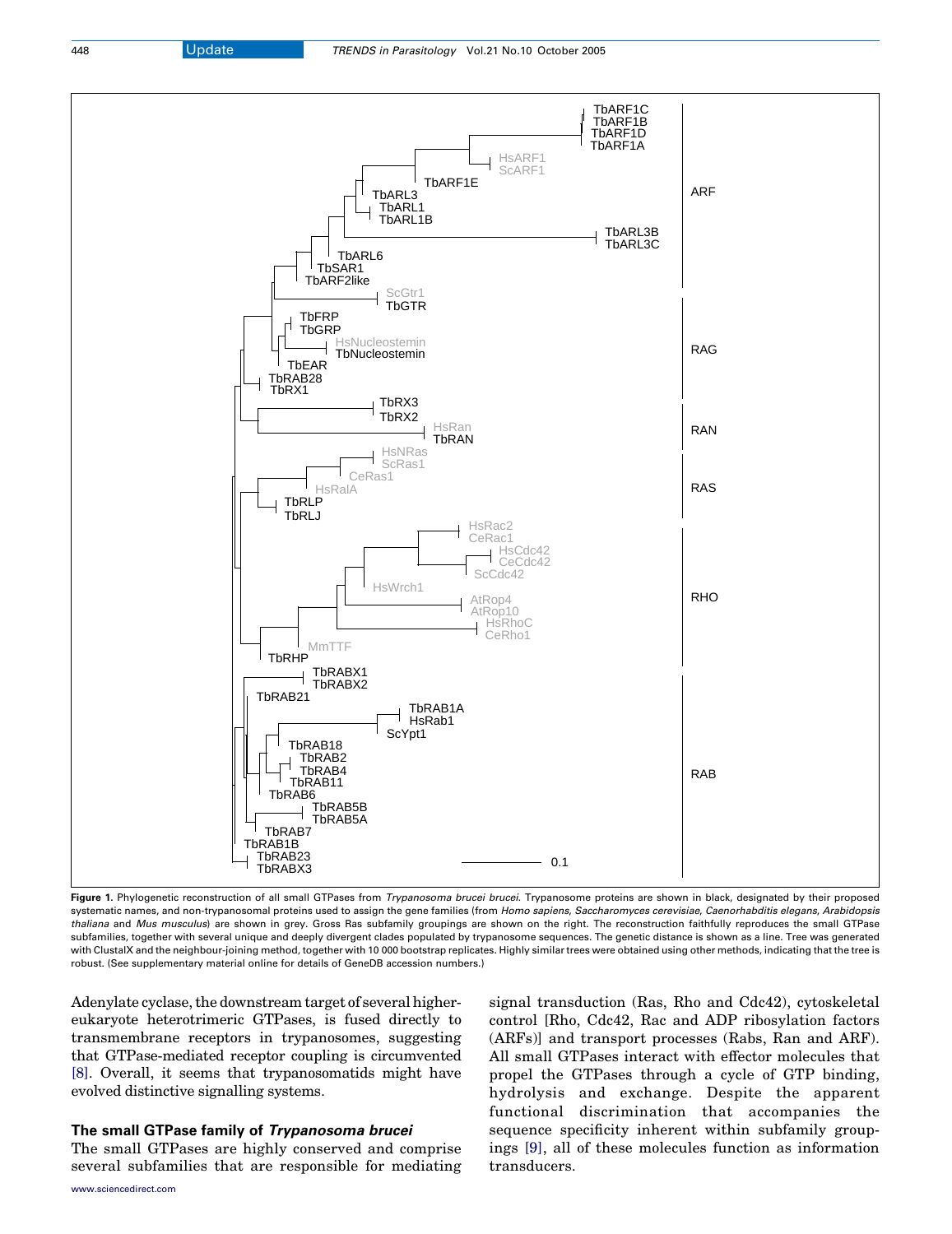C-terminal lysine cluster that are common in Ras proteins. However, TbRLP is of sufficient divergence for functional assignment to be equivocal without additional data (Figure S1 in the supplementary material online). TbRLJ is a short protein that terminates in AAFM and that is most homologous to a divergent group of Ras-like molecules with a C-terminal DnaJ domain [\[13,14\].](#page-3-0) TbRLJ lacks this domain and is, therefore, unlikely to have a similar function (Figure S2 in the supplementary material online).

## Ran clade

In addition to TbRAN, this clade contains two closely related GTPases with long C termini that terminate in prenylation signals. The absence of database hits of significance and the apparent unusual domain structure suggest that these are novel proteins and, hence, they have been named RX2 and RX3, for Ras-like unknowns.

## Rag clade

This clade contains the largest number of new members of the trypanosome family, but no clear functional emphasis is apparent. TbRX1 is extremely similar to Rab family GTPases but several vital motifs are mutated and, most importantly, the Rab-diagnostic WDTAGQ box is represented by FDVSGQ and there is no prenylation signal. Interestingly, TbRAB28 is extremely similar to TbRX1, raising doubts as to the true status of the former as a Rab.

Four proteins are recovered in a subclade that is defined by nucleostemin – an evolutionarily conserved protein that has a role in differentiation and interacts with p53 in mammals [\[15\]](#page-3-0). There is a clear nucleostemin orthologue in trypanosomatids: TbNST, which retains a domain structure comprising a central GTPase with C- and N-terminal extensions, and multiple KR-rich nuclear-localization signals in the N-terminal region (Figure S5 in the supplementary material online). In humans, nucleostemins are associated with an undifferentiated cell state, being expressed in the nucleolus of stem cells and in many cancers but not in normal differentiated tissues [\[15\].](#page-3-0)

TbEAR is a member of a conserved protein family containing two tandem GTPase domains (Figures S3 and S4 in the supplementary material online). The TbEAR family is similar to a family of proteins from proteobacteria that includes the essential EngA proteins [\[16\]](#page-3-0). The tandem GTPase arrangement seems to be restricted to proteobacteria, protozoa and metazoans [\[17,18\]](#page-3-0) (Table S2 in the supplementary material online).

TbFRP contains a C-terminal GTPase domain and an N-terminal FYVE domain. The coupling of a FYVE domain to a Ras-like GTPase seems to be unique to trypanosomatid systems and suggests that TbFRP might be recruited to phosphatidylinositol (3,4,5)-trisphosphate  $(PIP<sub>3</sub>)$ -containing membranes (which are endosomal in higher eukaryotes) by the FYVE domain, with the GTPase mediating a signalling function. The final member of this clade is TbGRP, which has a conserved domain structure and significant homology with TbGTR.

The T. brucei genome encodes 41 small GTPases, the vast majority of which has clear orthologues in Trypanosoma cruzi and Leishmania major. The largest class is the Rab family – with 16 members that control vesicle transport [\[10\]](#page-3-0) – followed by ARF, with 12 members [\[1\]](#page-3-0). Together with Ran, which mediates nucleocytoplasmic transport, and Sar1, which controls the recruitment of coat proteins to the endoplasmic reticulum,  $>70\%$  of the trypanosome small-GTPase repertoire is, therefore, devoted to transport processes. Domain structures and phylogenetic relationships of the small GTPase family are shown in [Figure 1](#page-1-0) and Table 1, and a systematic nomenclature is proposed later and in the supplementary material online. There is no true Ras homologue, and although two members of the trypanosome family segregate into the Ras clade both diverge at the base of the clade and lack critically conserved residues [\(Figure 1](#page-1-0)). Furthermore, the Rho clade is also absent, and the trypanosomal protein TbRHP is present only within the base of the clade. No paralogous clade replaces Rho as does the Rop family in higher plants [\[11\]](#page-3-0). These observations effectively rule out phagocytic activity in these organisms by currently understood mechanisms.

# New GTPases identified from the genome

## Rho clade

There is only one member of this clade: TbRHP. The protein has a long C terminus, which discriminates it from a Rho family GTPase, but it retains a CVIM prenylation motif and an RK-rich region close to the C terminus, which is suggestive of a membrane-targeting signal.

## Ras clade

Two trypanosomal sequences are found at the base of this clade: TbRLP and TbRLJ. The former was identified as a Ras candidate [\[12\]](#page-3-0) and is, indeed, the most Ras-like in the genome, containing both a prenylation motif and a

Table 1. Structure and function of the trypanosome Ras-like GTPases<sup>a</sup>

| Name            | No. of<br>family<br>members | Predicted<br>domain<br>structureb,c | <b>Function</b>           |
|-----------------|-----------------------------|-------------------------------------|---------------------------|
| Sar1            | 1                           |                                     | Transport                 |
| Ran             |                             |                                     | Transport or signalling   |
| <b>RLJ</b>      |                             |                                     | Signalling?               |
| RX <sub>1</sub> |                             |                                     | Not known                 |
| EAR             |                             |                                     | Not known                 |
| ARF and ARL     | 12                          |                                     | Transport or cytoskeleton |
| <b>RAB</b>      | 16                          |                                     | Transport                 |
| <b>RLP</b>      |                             |                                     | Signalling?               |
| GTR and GRP     | 2                           |                                     | Transport                 |
| <b>RHP</b>      |                             |                                     | Not known                 |
| RX2 and RX3     | 2                           |                                     | Not known                 |
| <b>FRP</b>      |                             |                                     | Not known                 |
| <b>NST</b>      |                             |                                     | Differentiation           |

<sup>a</sup>Proposed systematic names for the entire small GTPase family are given, together with the number of family members encoded by the genome (see Tables S1 and S2 in supplementary material online). In some cases, a function is either known from empirical studies or can be confidently inferred based on sequence similarity with other trypanosome family members or orthologues in other systems.

<sup>b</sup>Structures: red oval, GTPase domain; yellow circle, myristoylation motif; blue circle, prenylation motif; green square, FYVE domain; brown square, nucleartargeting or p53-interaction domain; blue square, acidic domain. <sup>c</sup>Regions without clear structural features are shown as black bars.